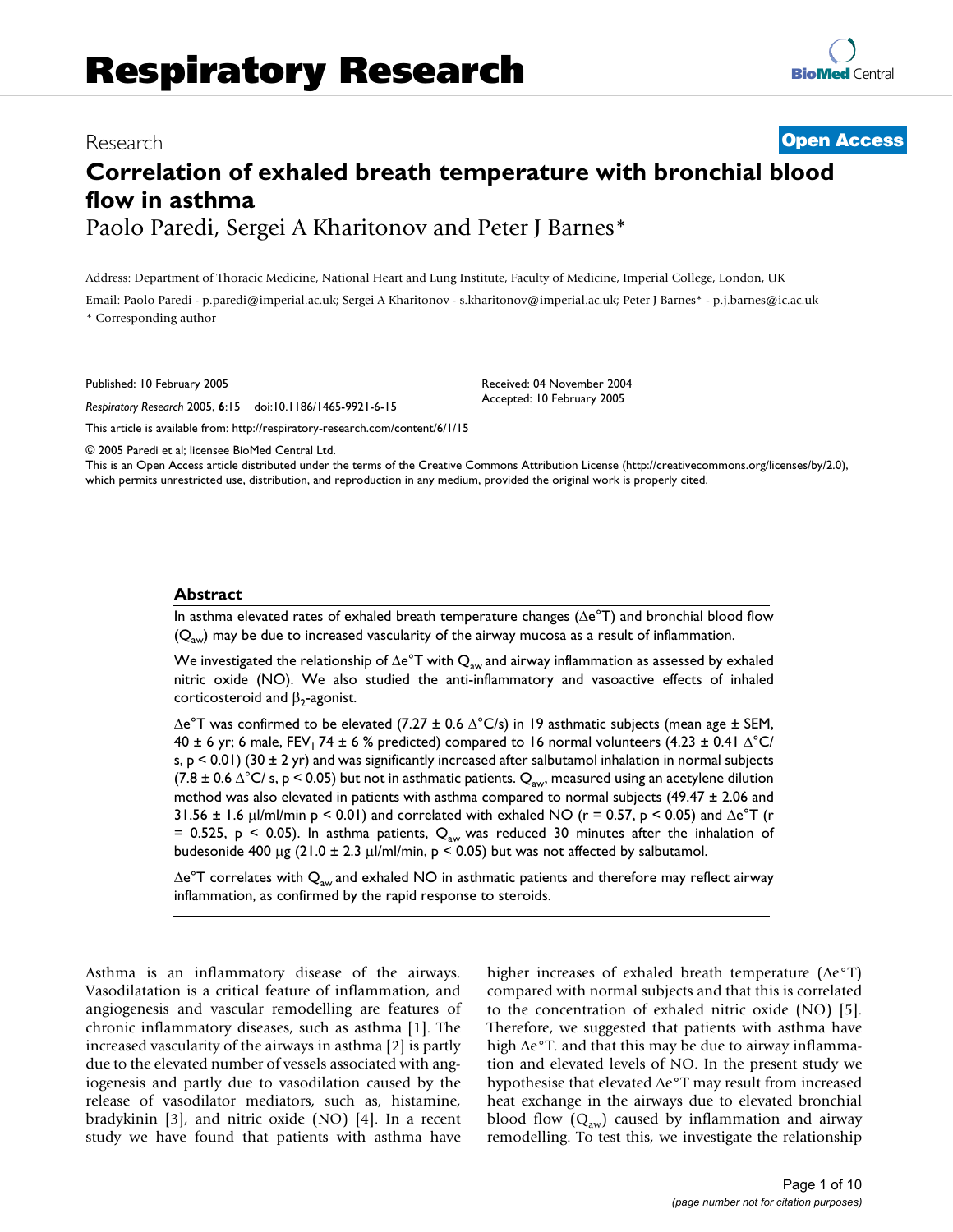|                             | Asthma not steroid treated $(n = 10)$ | Steroid treated asthma $(n = 9)$ | Normals $(n = 16)$ |
|-----------------------------|---------------------------------------|----------------------------------|--------------------|
| Age (years)                 | $37 \pm 7$                            | $45 \pm 7$                       | $30 \pm 2$         |
| Sex (M/F)                   | 4/6                                   | 3/6                              | 8/8                |
| $FEV1$ (% predicted)        | $93 \pm 10$                           | $75 \pm 11$                      | $97 \pm 9$         |
| <b>Smokers</b>              | 0                                     |                                  |                    |
| Ex smokers                  | 0                                     |                                  |                    |
| Therapy:                    |                                       |                                  |                    |
| Inhaled $\beta$ -drenergics | $\overline{0}$                        | $\overline{10}$                  |                    |
| Theophylline                | 0                                     |                                  |                    |
| Inhaled steroids            |                                       | 10                               |                    |
| Oral steroids               | υ                                     |                                  |                    |

#### **Table 1: PATIENT CHARACTERISTICS**

*Definition of abbreviations:*; FEV<sub>1</sub> = forced expiratory volume in one second. Values are means ± SEM.

between airway inflammation as assessed by exhaled NO, with Q<sub>aw</sub> and ∆e°T measured non-invasively. Q<sub>aw</sub> is an expression of bronchial blood flow, whereas ∆e°T reflects the rate of temperature increase in the exhaled breath. We hypothesised that  $Q_{aw}$  changes may contribute to the levels of ∆e°T and we studied their relationship considering that, potentially, minor changes of bronchial blood flow may not affect exhaled breath temperature.

Elevated levels of exhaled NO in asthma [6,7] are likely to be due to the activation of the inducible form of NO synthase (iNOS) by inflammatory cytokines [8] and therefore, reflect airway inflammation. Because NO also regulates bronchial vascular tone [9] and may increase bronchial blood flow [10,11] we measured its concentration in the exhaled breath as a marker of inflammation and we analysed its relationship with  $Q_{aw}$  and ∆e°T.

The measurement of  $Q_{aw}$  is non-invasive and was standardised and adapted from a previously validated technique [12,13]. ∆e°T and bronchial blood flow ( $Q_{aw}$ ) were also measured non-invasively allowing us to make repeated measurements and to study the interactions of these two markers and exhaled NO.

The inhalation of corticosteroids has been shown to have an acute vasocostrictive effect on the bronchial circulation [14] and the measurement of  $Q_{aw}$  has been advocated to assess airway steroid sensitivity. In order to evaluate further the correlation of Q<sub>aw</sub> and ∆e°T with inflammation, we studied the acute effect of inhaled budesonide on these parameters and their reciprocal changes. Furthermore, to validate our methods, we also evaluated the vasodilating effect of the short-acting  $\beta_2$ -agonist salbutamol.

# **Methods**

#### *Patients*

Nineteen asthmatic patients were studied (7 male, age 40  $\pm$  5 yr, FEV<sub>1</sub> 74  $\pm$  6 %, 9 patients were on inhaled steroid treatment and 10 patients had mild persistent asthma and were on  $β_2$ -agonist inhalers only). These two groups of patients were chosen because they are representative of the larger majority of asthmatic patients; in addition this allowed us to verify cross sectionally the effect of inhaled steroids on bronchial blood flow and exhaled NO.

We also examined 16 control subjects (age  $30 \pm 2$  yr, 8 male) recruited from our outpatient clinic and from volunteers (Table 1). Most of these subjects had previously taken part in other published studies. The diagnosis of asthma was established in each patient according to American Thoracic Society criteria [15]. Patients with acute chest infection or disease exacerbation during the month before enrolment were excluded. Patients with history of diabetes, liver disease, heart failure, lung cancer, or alcohol/drug abuse were not eligible for the study. All subjects were life-long non-smokers. All asthmatic patients refrained from using  $β_2$  agonists and corticosteroids for at least 12 h prior to the study. The tests were carried out at ambient temperature between 23 and 25C° and humidity 60% and 65%.

### *Study design*

The study was approved by the Brompton and Harefield NHS trust Ethics Committee. After a clinical examination was carried out,  $\Delta e^{\circ}T$ , Q<sub>aw</sub> and exhaled NO were measured at least after one hour of rest in the laboratory. This was followed by spirometry.

Eight asthmatic subjects and eight normal volunteers agreed to have  $\Delta e^{\circ}T$  and  $Q_{aw}$  measured after the inhalation of budesonide 400 µg and salbutamol 200 µg or placebo, which were administered in three different vis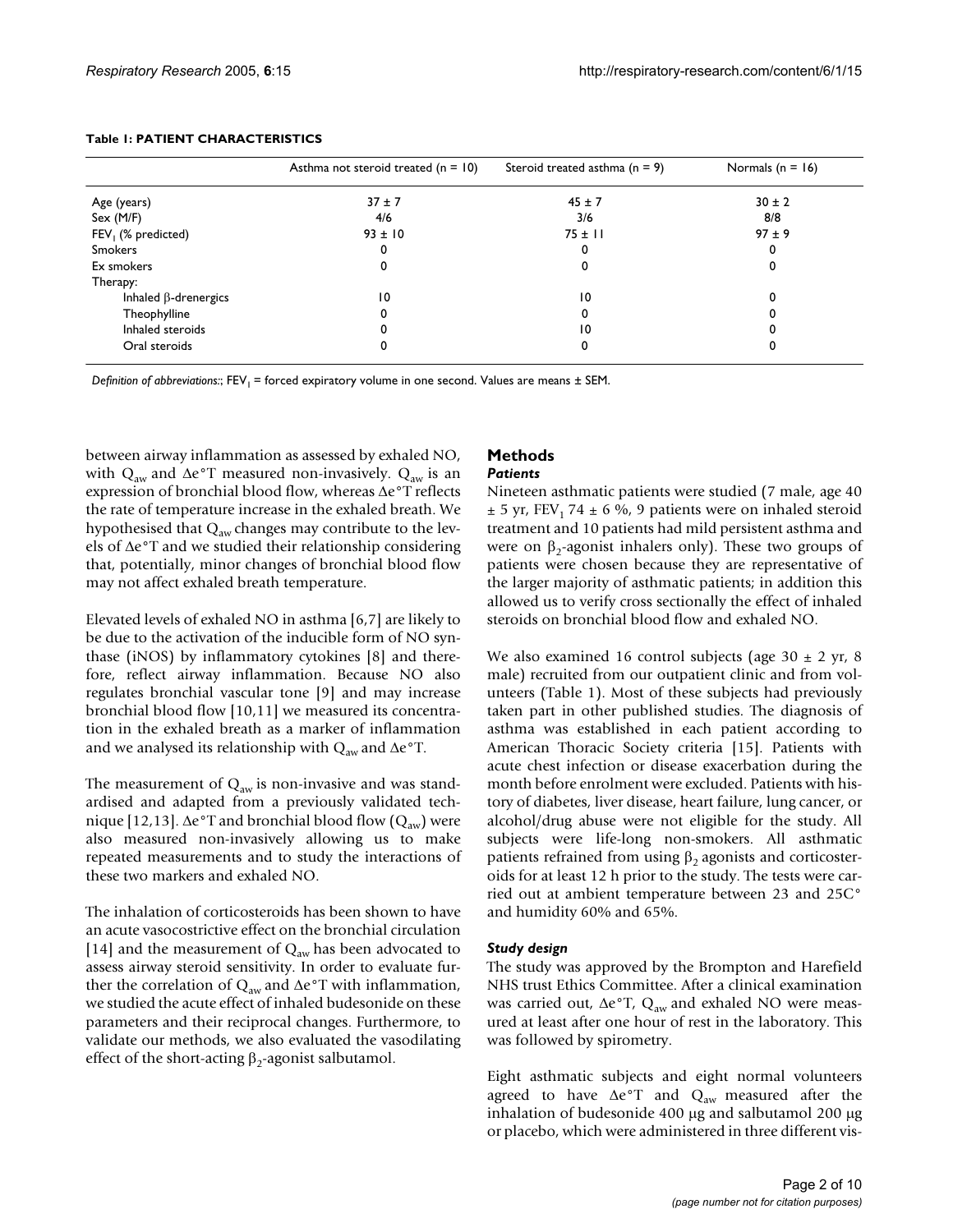its. The measurements were repeated every 15 minutes for 1 h after budesonide and placebo inhalation and at baseline and every 10 minutes for half an hour after the inhalation of salbutamol.

#### *Exhaled breath temperature measurement*

During a flow and pressure controlled single breath exhalation exhaled breath temperature gradients were measured as previously described [5]. As previously shown [5], during a flow and pressure controlled exhalation from total lung capacity through a 2.77 mm mouthpiece[16] exhaled breath temperature was measured by a fast response (1 ms) high accuracy (0.015  $\pm$  0.027 °C), thermometer (Picotech Ltd) interfaced with a computer by a single channel Picotech Oscilloscope (model ADC 42, resolution 12 bits) allowing online recording of exhaled breath temperature.

In a preliminary study exhaled breath temperature tracings were analyzed mathematically. The tracings proved to have an exponential rise and the point at 63% of the total temperature increase was chosen to study the slope of the curves because it represents two time constants of the maximal °T change and therefore allows a better mathematical characterization of the tracings before plateau.

The time constant of the thermometer response was found by measuring the time for the temperature to reach 63% of the final reading. This avoided large errors in estimating when the asymptotic final reading had been reached.

The exhaled breath temperature changes exponentially with time. The shape of the curve depends upon the *time constant* (T). In one time constant the response reaches 63% of its final change.

The response is of the form

$$
V(t) = (V_2 - V_1)(1 - \exp^{(-\frac{t}{T})})
$$

Where  $V_2$  is the final value,  $V_1$  the initial value, and t is the time after exhalation was started. As  $t >$  infinity, the exponential term > 0. Hence the response rises asymptotically to its final value. When performing experiments to determine the time response of a system, it is difficult to tell at which time the final value is obtained, since there will be a small change in the response for a relatively long time as the asymptote is approached. Jitter and noise in the signal will also add to this problem. It is easier to estimate the asymptotic value and find the time at which a certain percentage of this is reached. Various percentages are possible, the most commonly used in physics and biology is the *time constant*, although in some applications (particularly electronic engineering) the *rise time* to 95% of the final value is used.

The 63% arises because when  $t = T$ , the expression above becomes

$$
(V_2 \tV_1)(1-1/e) = (V_2 \tV_1)(1-0.37) = 0.63(V_2 \tV_1)
$$

In n time constants the percentage reached is  $100 \times (1-1)$ en)

which, approaches 98% after about 5 time constants.

The rate of temperature increase (∆e°T) calculated between the beginning of exhalation and 63 % of the total temperature increase (a/b, where "*a*" is 63% of ∆°T and "*b*" the time to reach "*a*") proved to be the more reproducible parameter to characterize the curves.

We evaluated the effect of different exhalation flow rates, distance of the thermocouple from the edge of the mouthpiece and ambient temperature on ∆e°T and end-expiratory plateau temperatures. We found that ∆e°T but not plateau temperatures were elevated at low (2–3 L/min) compared to higher (5–6 L/min) exhalation flow rates  $(6.25 \pm 0.4 \degree C/s$  and  $4.45 \pm 0.8 \degree C/s$ , p < 0.01) in 8 normal subjects. When the thermocouple was inserted close to the edge of the mouthpiece (1 cm) the ∆e°T was significantly higher (7.15  $\pm$  0.2°C/s) compared to when it was located farther (2 cm)  $(4.45 \pm 0.8\degree \text{C/s}, p < 0.01)$ . There was a tendency for faster ∆e°T when the subjects were starting exhaling from higher baseline ambient temperatures but this was not significant for temperature changes within  $\pm$ 3°C (5.05 ± 0.8°C/s at 28°C and 4.45 ± 0.8°C/s at 22°C  $p > 0.05$ ). The volume ventilation did not influence the ∆e°T value. The difference in exhaled breath ∆e°T and plateau temperatures measured during two successive collections at five minutes intervals (single session variability) was 4.4%, while between sessions variability ( $n = 6$ , one day interval) was 6.8%. The reproducibility of the test was confirmed by the Bland and Altman test [17].

### *Exhaled NO measurements*

Exhaled NO was measured using a modified chemiluminescence analyzer (model LR2000; Logan Research, Rochester, Kent) as previously described [18].

### *Bronchial blood flow*

We modified a previously validated soluble inert gas uptake method to measure  $Q_{\text{aw}}$  using acetylene rather than the potentially explosive dimethylether [12,13]. The subjects were sitting in front of a valve system inhaling through a mouthpiece (with nose clips on) initially room air and then a gas mixture from a Teflon bag containing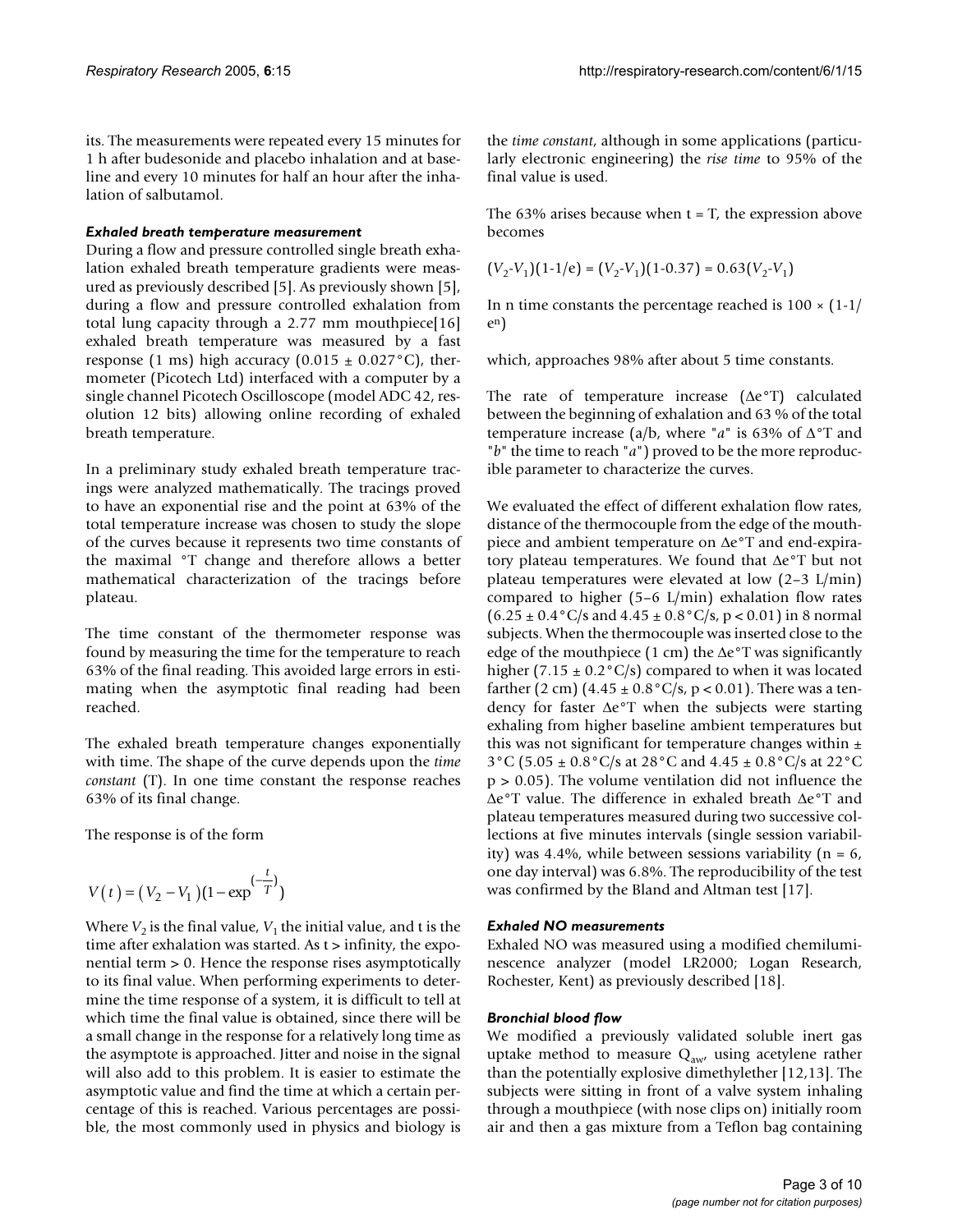

## Method for the measurement of bronchial blood flow (Qaw **Figure 1** )

Method for the measurement of bronchial blood flow ( $\mathsf{Q}_\mathsf{aw}$ ). Subjects inhale 60% of their vital capacity from a reservoir containing acetylene 0.3% and then exhale into a mass spectrometer (Panel A). Panel B shows a tracing of acetylene, the area under the curve, corresponding to the conducting airways, is proportional to airway blood flow.

35% O2, 0,3% acetylene, 5% sulphur hexafluoride, CO 3% and a balance of nitrogen. During the exhalation the concentration of acetylene was measured directly online by a mass spectrometer, and  $\mathbf{Q}_\mathrm{aw}$  was calculated from the Fick principle (dilution of acetylene concentration) (Figure 1), the area under the curve (AUC) being inversely proportional to the bronchial blood flow.  $Q_{aw}$  was expressed as µl/ml/min representing the volume of blood per volume of dead space per time.

Previous studies have used dimethyl ether instead of acetylene for the measurement of bronchial blood flow. In the current study we used acetylene because of the higher explosive potential of dimethylether when in contact with  $O<sub>2</sub>$ . This method was previously validated in the sheep

where the invasive inoculation of radioactive micro spheres directly into the bronchial circulation provided similar results [19]. The use of micro spheres is considered the Gold Standard for the measurement of blood flow, however, this method is invasive and presents limitations such as the recirculation of the radioactive spheres.

Acetylene and diethyl ether present similar blood solubility and affinity for haemoglobin when measured at the same temperature [20]. Gas exchange efficiency is largely dependent on solubility. Because these two gases have similar physicochemical characteristics we assume that they can be used interchangeably. This is further confirmed by the finding of a similar range of bronchial blood flow and similar response to corticosteroids (vaso-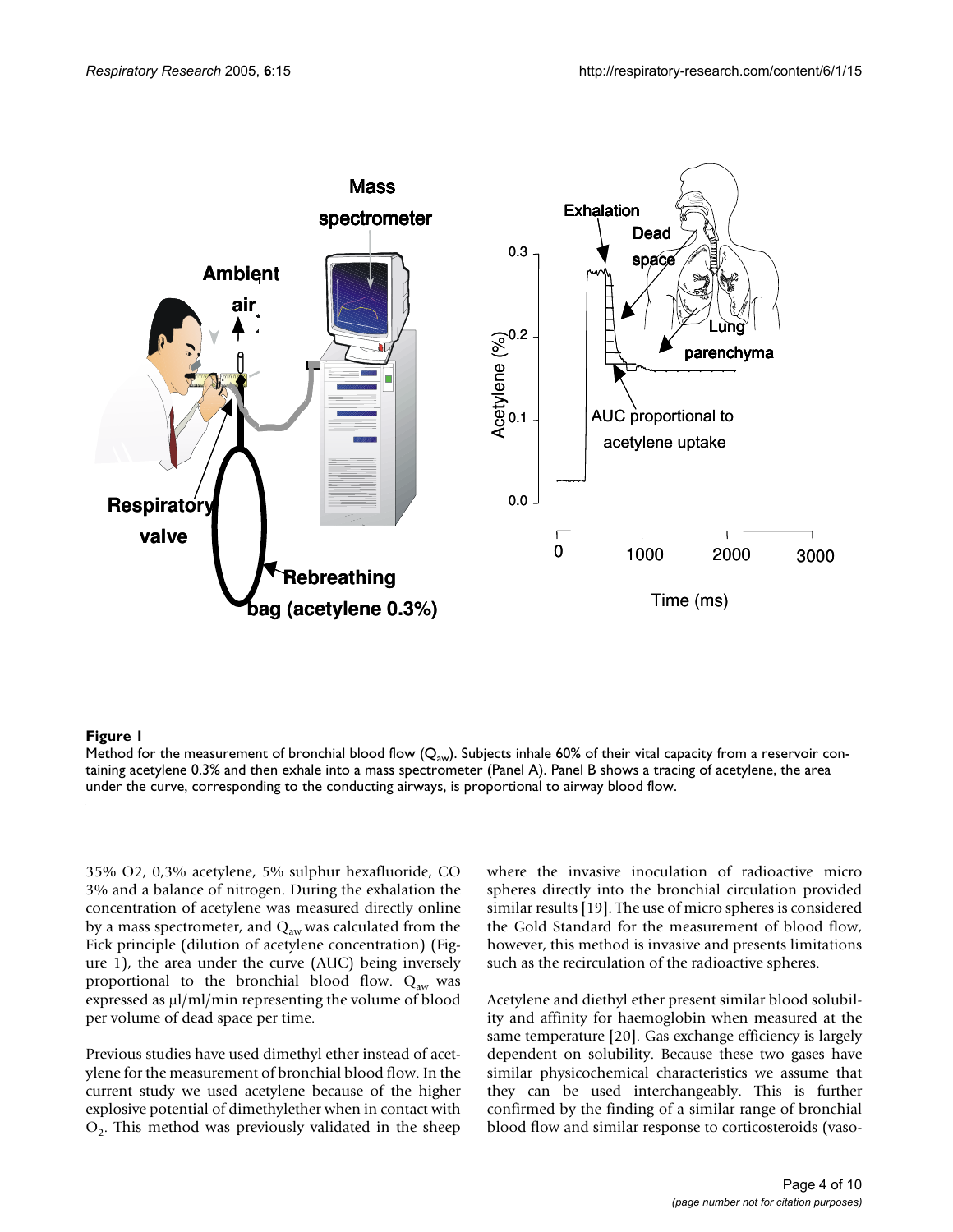

# Panel A **Panel B**

Levels of bronchial blood flow (Qaw (**Figure 2** ) and patients with asthma (•) ) (Panel A) and exhaled breath temperature gradients (∆e°T) (Panel B) in normal subjects Levels of bronchial blood flow ( $\rm Q_{aw}$ ) (Panel A) and exhaled breath temperature gradients (∆e°T) (Panel B) in normal subjects ( $\square$ ) and patients with asthma  $(•)$ .

constriction) and beta 2 agonists (vasodilatation) in this study compared to previously published studies which used the dimethyl ether method.

#### *Statistics*

Comparisons between groups were made by one-way analysis of variance (ANOVA).. Data were expressed as means ± standard error of mean. The relationship between the exhaled breath temperature,  $Q_{aw}$  NO and  $FEV<sub>1</sub>$  were tested with the linear correlation coefficient.

### **Results**

### *Bronchial blood flow (Qaw)*

 $Q_{aw}$  was elevated to a similar extent in patients with mild persistent and moderate asthma (on regular inhaled corticosteroids and  $\beta_2$ -agonists) (46.0 ± 51 µl/ml/min) and patients with mild intermittent asthma (on  $β_2$ -agonists as needed only)  $(52.64 \pm 3.0 \,\text{µl/ml/min}, p > 0.05)$  compared to normal subjects  $(31.56 \pm 1.6 \,\mu\text{m/s})$  min, p < 0.01, Figure 2, Panel A).  $Q_{aw}$  was correlated with exhaled NO ( $r =$ 0.57, p < 0.05, Figure [3](#page-5-0), Panel A) and  $\Delta e^{\circ}T$  (r = 0.52, p < 0.05, Figure [3,](#page-5-0) Panel B).

#### *Exhaled air temperature*

∆e°T was higher in asthmatic patients (7.27 ± 0.6 ∆°C/ sec) compared to normal subjects  $(4.23 \pm 0.41 \Delta^{\circ}C/\text{sec}$ , p < 0.01, Figure 2, Panel B) and was not statistically different in steroid treated (7.56  $\pm$  0.99  $\Delta$ °C/ sec) compared to untreated patients (6.83 ± 0.78  $\Delta$ °C/ sec, p > 0.05).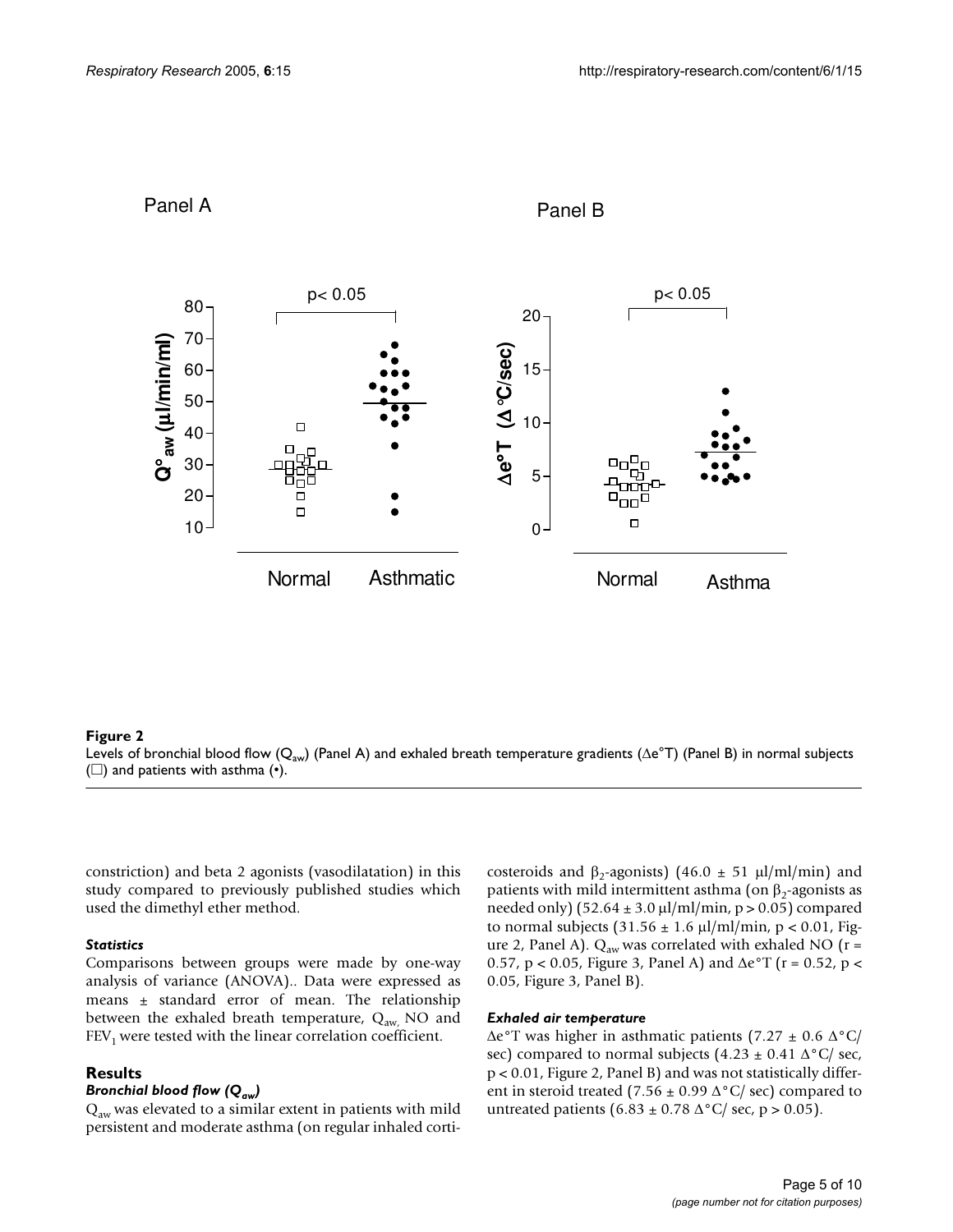<span id="page-5-0"></span>

 $$ Correlation of bronchial blood flow ( $Q_{\sf aw}$ ) with exhaled nitric oxide (NO) (Panel A) and exhaled breath temperature gradients (∆e°T) (Panel B) in patients with asthma.

#### *Exhaled NO*

NO levels were elevated in asthmatic subjects not on steroid treatment (15.6  $\pm$  2.8 ppb) compared to steroid treated patients (7.5.6  $\pm$  2.3 ppb, p < 0.05) and normal subjects  $(4.7 \pm 0.3 \text{ pb}$ ,  $p < 0.05$ ).

# *Effect of budesonide and salbutamol inhalation*

#### *Bronchial blood flow*

In asthmatic patients  $Q_{aw}$  was significantly reduced 30 minutes after the inhalation of budesonide compared to baseline (53.0  $\pm$  5.0 µl/ml/min and 21.3  $\pm$  2.32 µl/ml/ min respectively,  $p < 0.05$  Figure 4 Panel A) and returned to baseline levels at 60 minutes ( $52.6 \pm 4.0 \,\mu$ l/ml/min). In normal subjects there was a tendency for lower  $Q_{aw}$  after

the inhalation of budesonide but such changes were not significant (30.3  $\pm$  5.0 µl/ml/min and 26.3  $\pm$  3.0 µl/ml/ min at baseline and at 30 minutes respectively,  $p > 0.05$ ,  $n = 5$ , Figure 4 Panel A).

In 8 normal volunteers  $Q_{aw}$  was increased after salbutamol inhalation (32.3  $\pm$  8.1 µl/ml/min and 55.0  $\pm$  3.0 µl/ ml/min at baseline and at 10 minutes respectively,  $p <$ 0.05), while this effect was not present in asthmatic patients  $(54.0 \pm 7.0 \,\text{µl/ml/min}$  and  $52.0 \pm 6.0 \,\text{µl/ml/min}$ , p > 0.05, n = 5, Figure 4 Panel B).

Placebo had no effect on  $Q_{aw}$  in subjects with asthma  $(54.0 \pm 3.0, 56.1 \pm 4.5 \text{ and } 53.1 \pm 8.1 \text{ }\mu\text{/min/ml/ at base}$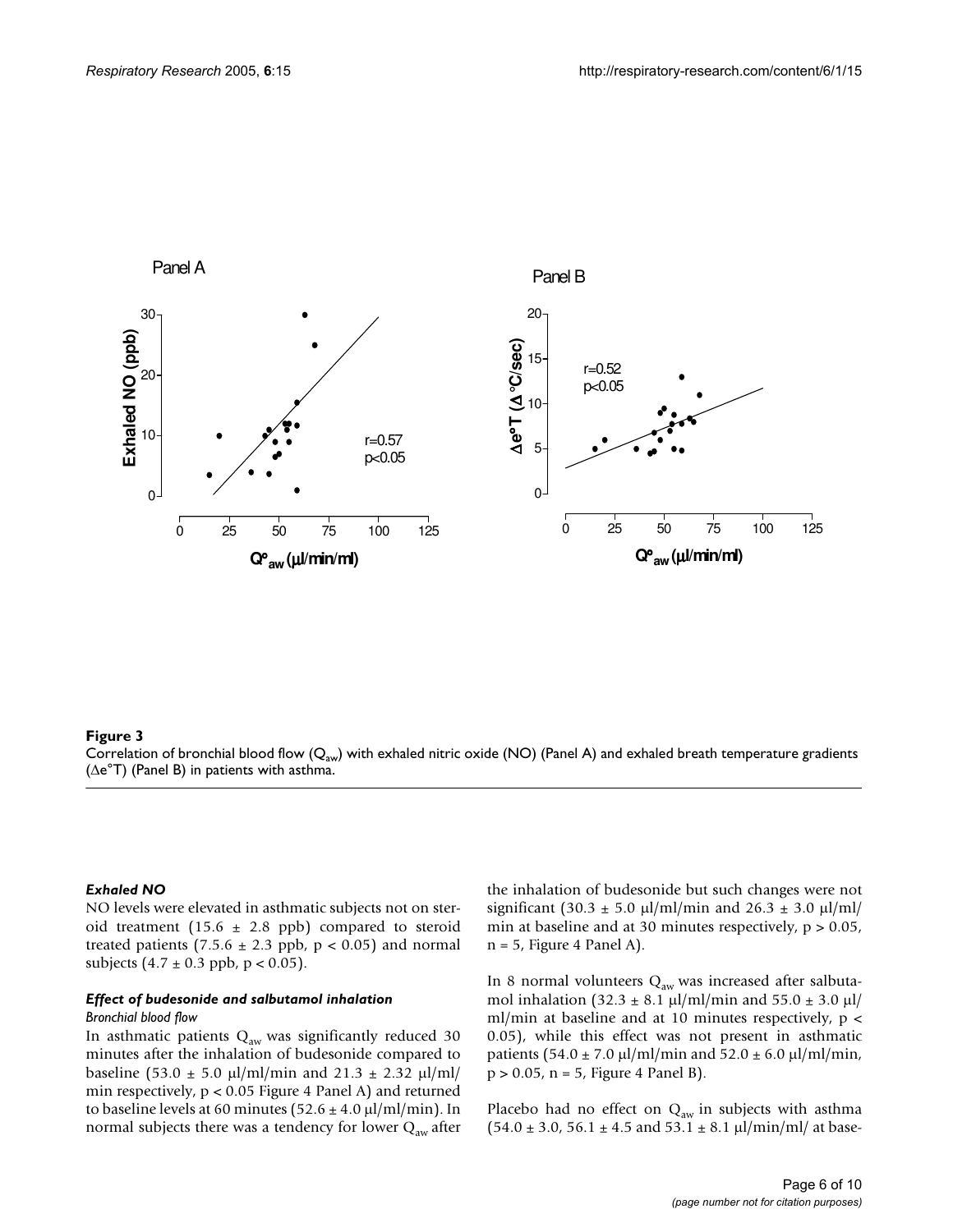



line, 30 and 60 minutes respectively,  $p > 0.05$ ) nor in normal subjects  $(34.0 \pm 3.0,38.1 \pm 4.5 \text{ and } 35.1 \pm 8.1 \text{ }\mu\text{/min/}$ ml/  $p > 0.05$ )

#### *Exhaled breath temperature*

The inhalation of budesonide was associated with a tendency for a decrease of ∆e°T in asthmatic patients (from  $10.17 \pm 2 \Delta^{\circ}C/$  sec at baseline to  $8.6 \pm 3 \Delta^{\circ}C/$  sec 30 minutes after inhalation Figure [5](#page-7-0) Panel A), even though this decrease was not significant; the changes in  $Q_{aw}$  and ∆e°T were correlated in asthmatic patients ( $r = 0.78$ ,  $p < 0.05$ ). In normal subjects, no significant changes of ∆e°T were found at any of the time points after budesonide inhalation (3.5 ± 2  $\Delta$ °C/sc at baseline, 3.5 ± 1  $\Delta$ °C/sc at 30 minutes,  $3.53 \pm 2$  ∆°C/sc at 60 minutes, p > 0.05).

In 5 normal volunteers ∆e°T was increased after the inhalation of 200 µg of salbutamol  $(3.50 \pm 0.29 \,\Delta^{\circ}\text{C})$  sec and 7.8  $\pm$  0.6  $\Delta$ °C/ sec, p < 0.01), while this effect was not present in asthmatic patients (10.1  $\pm$  0.44  $\Delta$ °C/ sec and 9.67 ± 0.51  $\Delta$ °C/ sec, p > 0.05, n = 5, Figure [5](#page-7-0) Panel B)

∆e°T was unchanged in subjects with asthma (9.17 ± 2 and 10.23  $\pm$  3.5  $\Delta$ °C/ sec at baseline and 10 minutes respectively,  $p > 0.05$ ) and in normal subjects  $(3.50 \pm 0.29)$  $\Delta$ °C/ sec and 4.20 ± 0.32  $\Delta$ °C/ sec p > 0.05) after the inhalation of placebo.

#### **Discussion**

This is the first study to show that elevated levels of  $Q_{aw}$ and ∆e°T are correlated with one another and with airway inflammation as assessed by exhaled NO. We propose that high levels of NO generated in asthmatic patients as a result of airway inflammation may cause vasodilatation of the bronchial circulation contributing to increased heat exchange. This is supported by the demonstration that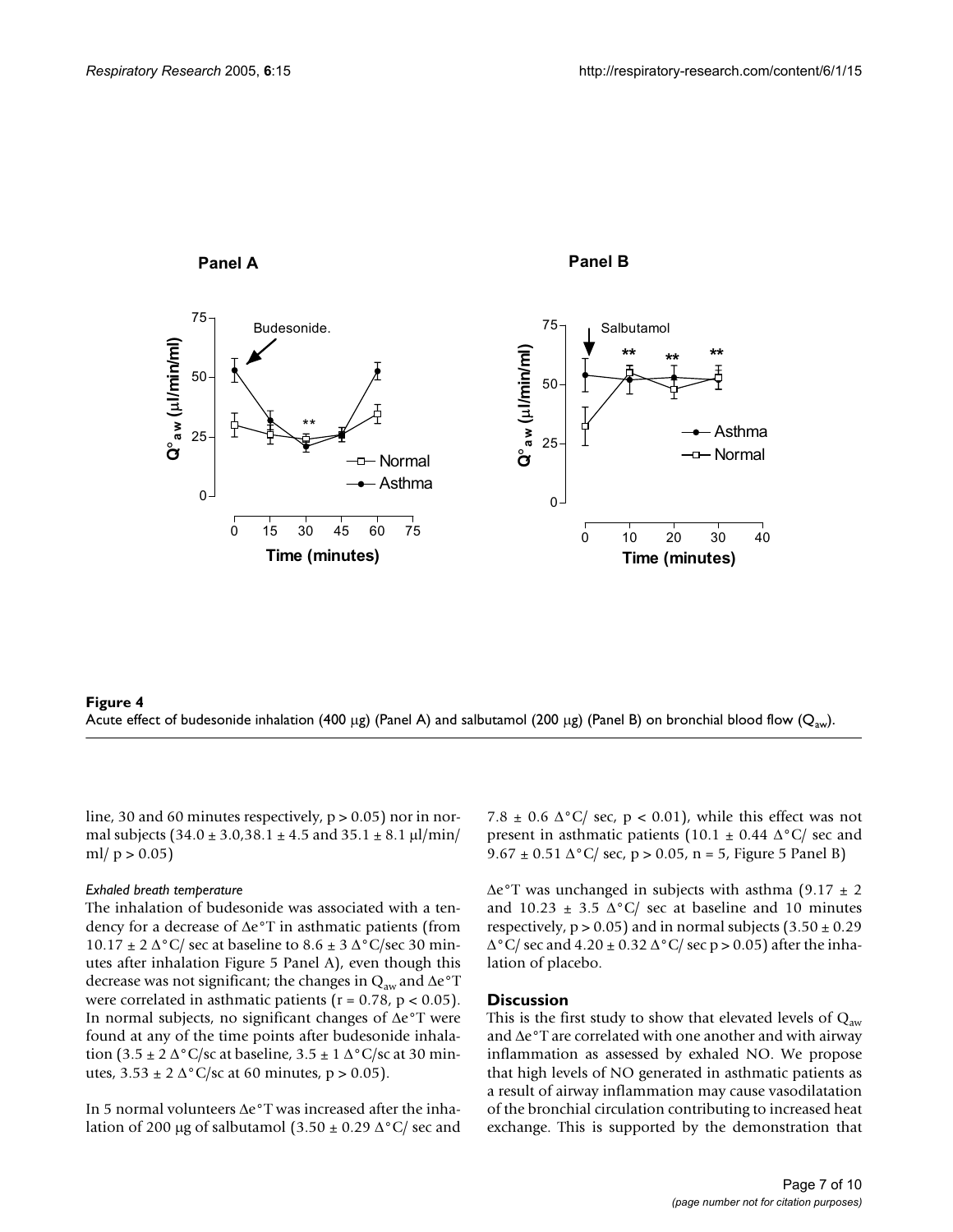<span id="page-7-0"></span>

Acute effect of budesonide inhalation (400 dients ( **Figure 5**∆e°T) µg) (Panel A) and salbutamol (200 µg) (Panel B) on exhaled breath temperature gra-Acute effect of budesonide inhalation (400 µg) (Panel A) and salbutamol (200 µg) (Panel B) on exhaled breath temperature gradients (∆e°T).

lower ∆e°T levels, after the inhalation of corticosteroids, are correlated with reduced levels of bronchial blood flow. We propose that these non-invasive measurements may be useful to evaluate airway inflammation and may provide a tool to assess steroid sensitivity.

Angiogenesis and microvascular remodelling are features of chronic inflammatory diseases, such as asthma [21]. As inflammatory diseases evolve, the microvasculature undergoes progressive changes in structure and function. Blood vessels enlarge and proliferate supplying inflammatory cells in chronically inflamed tissues. Because of these changes, asthmatic patients have increased vascularity of the airway mucosa which is related to the severity of the disease [2]. Airway vascular remodelling and inflammation maybe responsible for increased bronchial blood flow [22] and exhaled breath temperature gradients in asthmatic patients [5].

In a previous study [23] we have proved that patients with asthma have elevated ∆e°T compared to normal subjects and because we found a significant correlation with exhaled NO we suggested that this was due to airway inflammation. In the present study we hypothesised that ∆e°T is elevated in asthma as a result of increased bronchial blood flow and we studied the relationship between  $Q<sub>aw</sub>$  and ∆e°T and airway inflammation as assessed by exhaled NO. Even though the patients enrolled in this study were significantly older than the control group, our previous studies [5,24] indicate that that age does not affect ∆e°T. We studied airway inflammation measuring exhaled NO and we investigates its relationship with  $Q_{aw}$ which has also been suggested as a marker of inflamma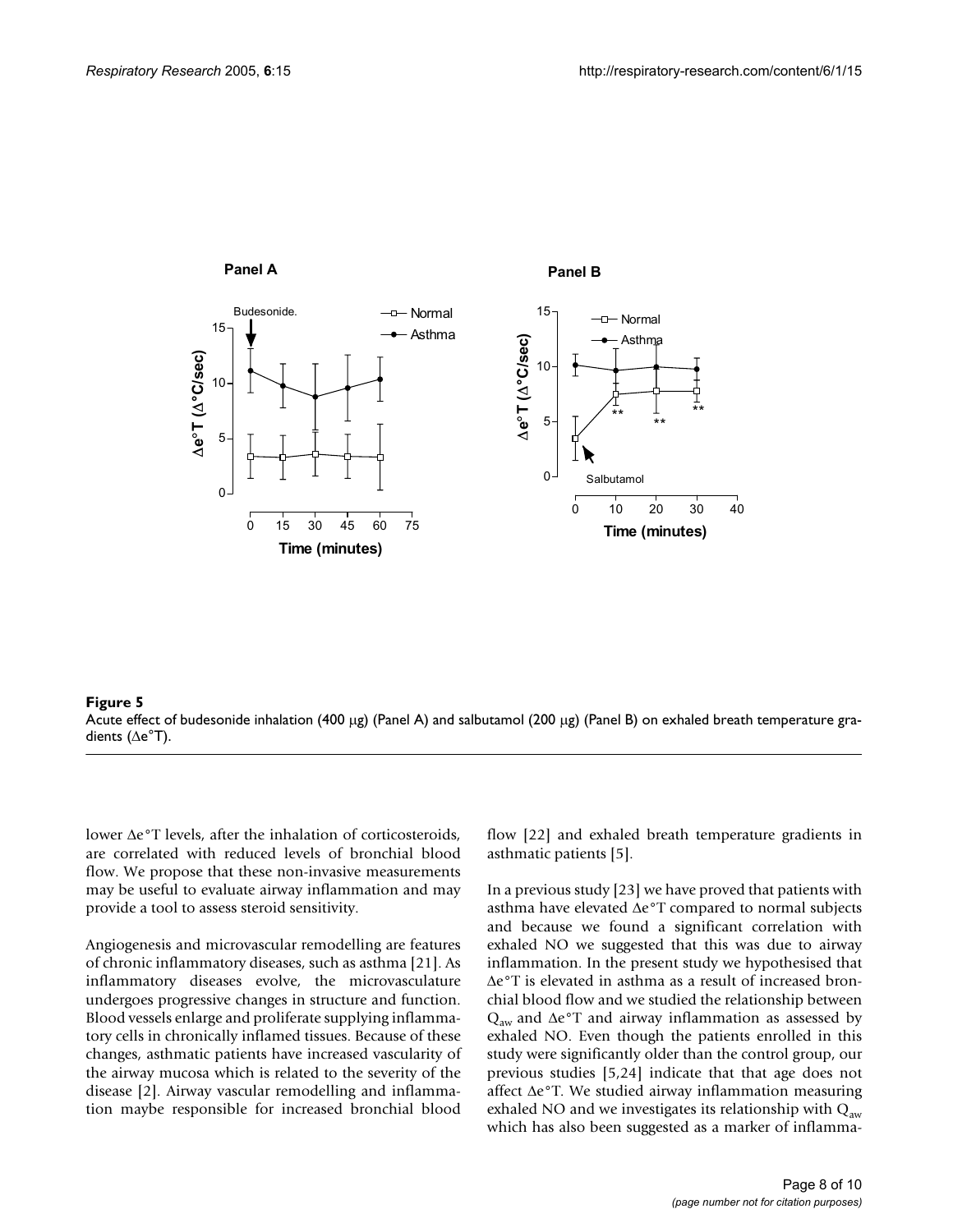tion. We also studied the interaction of these two parameters after inhaled corticosteroids  $\beta_2$  agonists.

We confirmed previous data showing elevated levels of  $Q<sub>aw</sub>$  in asthmatic subjects compared to normal volunteers, using a modified method developed by Onorato *et al* [25]. In the current study we preferred the use of acetylene over dimethyl ether because the latter is highly explosive when in contact with oxygen. Gas exchange efficiency is largely dependent on solubility, because these two gases have similar physicochemical characteristics we assume that they can be used interchangeably. Furthermore, the measurement of  $Q_{aw}$  in this study presented the same response pattern and timing to the inahaltion of steroids [12] and beta agonists [26] as previously showed using the dimethyl ether method confirming that the method presented in our study is an acceptable measurement of  $Q_{aw}$ .

The method used in this study for the measurement of  $Q<sub>aw</sub>$  produces results which include the contribution of the dead space and trachea blood flow to the total bronchial blood flow. We acknowledge that the trachea may not be the main site of inflammation in asthma, but inflammation in asthma extends from the larynx to the terminal bronchioles and the tracheal mucosa certainly appears inflamed in many asthmatic patients. When tracheal inflammation occurs there will be a good separation between normal subjects and patients with asthma because the measurements of bronchial blood flow and exhaled breath temperature will particularly reflect the contribution of this part of the respiratory tract

For the first time we have shown, using non-invasive methods, that changes in bronchial blood flow can alter exhaled breath temperature indicating that the bronchial circulation may control airstream temperature. Furthermore, in this study not only we have shown a correlation between Q<sub>aw</sub> and ∆e°T but we have also shown that these measurements respond similarly to steroids and beta 2 agonists. Therefore, patients with asthma have a significantly faster rise of breath temperature and  $Q_{aw}$  and these are correlated. We presume that this is due to the increased vascularity of the bronchial vessels [27] and elevated blood supply and therefore heat transfer across the bronchial wall. Hyperaemia and hyperperfusion are consistent features of tissue inflammation, therefore, the finding of increased exhaled air temperature and bronchial blood flow in asthmatic patients may be due to the elevated levels of exhaled NO which is a marker of inflammation and a potent bronchial vasodilator. Even though the correlation between Q<sub>aw</sub> and ∆e°T may appear to be weak, it is noteworthy that the acute changes of these variable was significantly correlated, reinforcing the hypothesis that elevated breath temperature gradients in

asthmatic patients may reflect increased bronchial blood flows.

We were able to show a positive correlation between exhaled NO and ∆e°T. NO is a gas produced by several types of pulmonary cells, including inflammatory, endothelial and airway epithelial cells. Elevated levels of exhaled NO in asthma [6], and interstitial lung disease [28] are likely to be due to the activation of the inducible form of NO synthase (iNOS) and therefore may reflect airway inflammation, alternatively NO maybe produced by the bronchial epithelium. In addition the activity of iNOS, the inducible enzyme responsible for the synthesis of NO, is temperature-dependent [29], therefore elevated airway temperatures in patients with asthma [5] may induce further synthesis of NO. NO is a potent vasodilator and may play a role in the regulation of bronchial vasomotor tone [10], so that elevated levels of NO may lead to vasodilatation and increased bronchial blood flow as shown by the correlation between exhaled NO and ∆e°T. Unfortunately, in the current study, we were unable to establish the contribution of NO produced by the bronchial vasculature compared to the pulmonary circulation.

In this cross-sectional study we could not show any differences of ∆e°T or Q<sub>aw</sub> in corticosteroid-treated compared to untreated asthmatic patients, despite the efficacy of steroids in reducing bronchial blood flow [12]. This is consistent with previous studies published by our group and others showing that steroid-treated asthmatic patients have similar  $\Delta e^{\circ}T$  [5] and  $Q_{aw}$  [22] compared to untreated patients. One hypothesis is that the vasoconstrictive action of inhaled corticosteroids may have been balanced by  $β_2$  induced vasodilatation resulting in minimal changes in bronchial artery diameter and blood flow and therefore no changes of Q<sub>aw</sub> and  $\Delta e^{\circ}$ T. However, these results must be confirmed by placebo controlled studies.

In contrast to the effect of chronic treatment with corticosteroids, the acute inhalation of budesonide caused a significant temporary reduction of  $Q_{aw}$  which returned to baseline one hour after inhalation. This is also consistent with a previous publication [22], notably, in the current study Q<sub>aw</sub> and ∆e°T and their interaction were studied simultaneously in the same group of patients for the first time. Corticosteroids may cause vasoconstriction by numerous mechanisms. They can potentiate the vasoconstrictor actions of noradrenalin and angiotensin II by upregulating their vascular receptors [30]. Furthermore, corticosteroids may inhibit the synthesis of NO [31], thus causing vasoconstriction. In addition to these mechanisms of action, corticosteroids may also have a very rapid action (less than 5 minutes) by inhibiting noradrenalin uptake in bronchial blood vessels [32]. The glucocorticoid-induced vasoconstriction in asthmatics